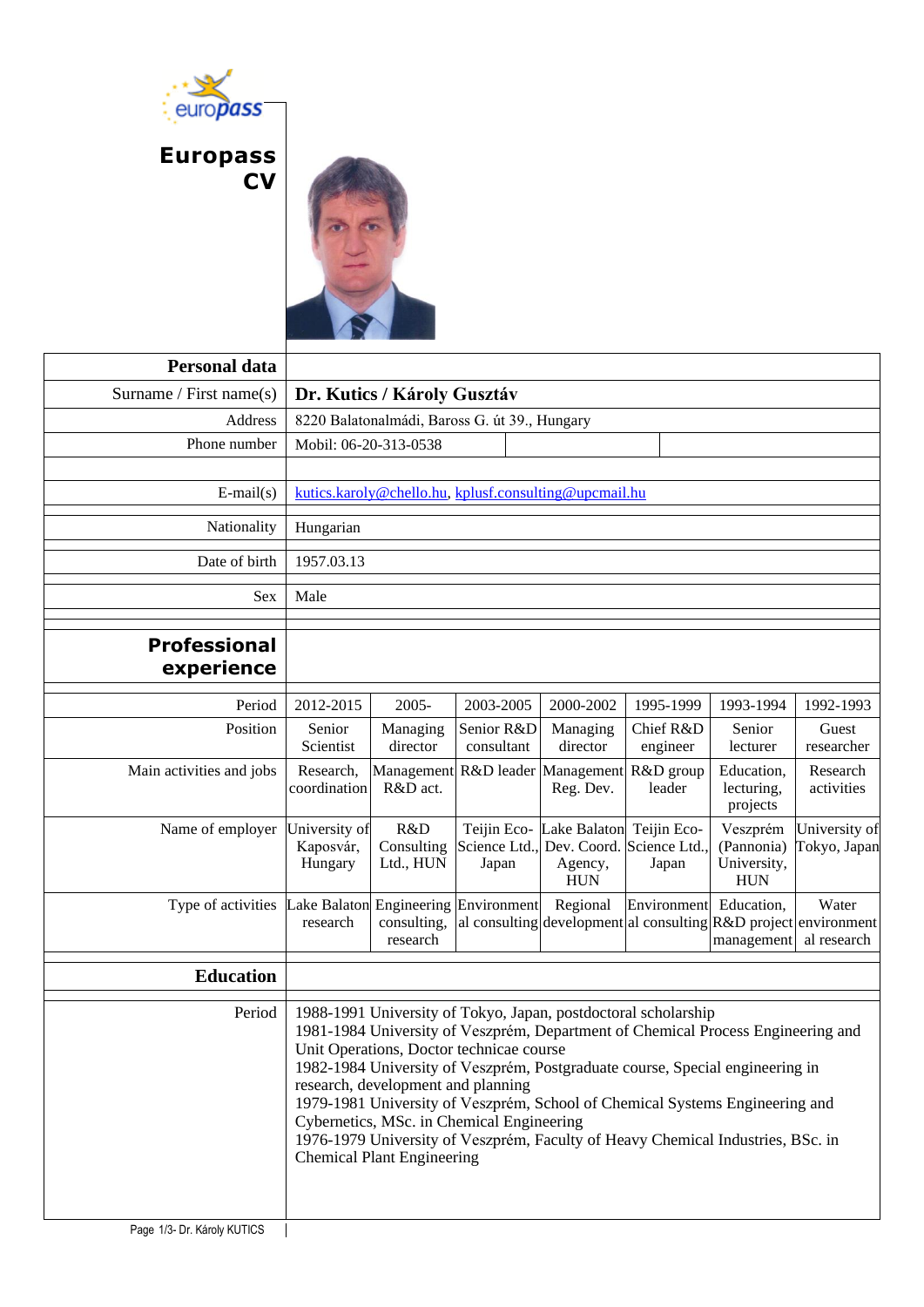| Degrees/Diplomas                             | Doctor Technicae, 1984<br>Special Engineer in Research, Development and Planning, 1984<br>MSc. in Chemical Engineering, 1981<br>BSc. in Chemical Plant Engineering, 1979                                                                                                                                                                                                                                                                                                                                    |                                |                                |                                |                                |  |  |
|----------------------------------------------|-------------------------------------------------------------------------------------------------------------------------------------------------------------------------------------------------------------------------------------------------------------------------------------------------------------------------------------------------------------------------------------------------------------------------------------------------------------------------------------------------------------|--------------------------------|--------------------------------|--------------------------------|--------------------------------|--|--|
| Main subjects / practical<br>education       | Mathematics, Physics, Inorganic and Organic Chemistry, Physical Chemistry,<br>Mechanics, Power and Heat Transfer, Unit Operations, Transport Processes, Process<br>Control, Mathematical Modelling, Chemical Technologies, Computer Programming.                                                                                                                                                                                                                                                            |                                |                                |                                |                                |  |  |
| Name of Institution                          | University of Veszprém (University of Pannonia at present), 8200 Veszprém, Egyetem<br>u. 10., Hungary                                                                                                                                                                                                                                                                                                                                                                                                       |                                |                                |                                |                                |  |  |
| <b>Personal abilities and</b><br>competences |                                                                                                                                                                                                                                                                                                                                                                                                                                                                                                             |                                |                                |                                |                                |  |  |
| Mother tongue                                | Hungarian                                                                                                                                                                                                                                                                                                                                                                                                                                                                                                   |                                |                                |                                |                                |  |  |
| Other languages)                             |                                                                                                                                                                                                                                                                                                                                                                                                                                                                                                             |                                |                                |                                |                                |  |  |
|                                              |                                                                                                                                                                                                                                                                                                                                                                                                                                                                                                             | Comprehension                  |                                | <b>Speech</b>                  | Writing                        |  |  |
| European level (*)                           | hearing                                                                                                                                                                                                                                                                                                                                                                                                                                                                                                     | reading                        | conversation                   | fluent speech                  |                                |  |  |
| <b>English</b>                               | C <sub>2</sub><br>Master level                                                                                                                                                                                                                                                                                                                                                                                                                                                                              | C <sub>2</sub><br>Master level | C <sub>2</sub><br>Master level | C <sub>2</sub><br>Master level | C <sub>2</sub><br>Master level |  |  |
| <b>Japanese</b>                              | C <sub>2</sub><br>Master level<br>(*) Levels of the Common European Reference Framework                                                                                                                                                                                                                                                                                                                                                                                                                     | C <sub>1</sub><br>Master level | C <sub>2</sub><br>Master level | C2<br>Master level             | C <sub>1</sub><br>Master level |  |  |
|                                              | English: Advanced level State Examination, 1986<br>30 years of experience in translation and interpretation<br>Japanese Language Proficiency Test Level 2, 1993<br>University of Tokyo Japanese Language Certificate, 1989<br>20 years experience in translation and interpretation<br>Basic level in Russian and German languages.                                                                                                                                                                         |                                |                                |                                |                                |  |  |
| Social skills and competences                | good communication skills that were acquired as a university lecturer and company<br>manager<br>more than 15 years of work experience abroad, good adaptation skills to chan<br>ging environments<br>experience in team work and team management acquired in several international<br>and domestic projects<br>excellent skills in lecturing and presentation through teaching university courses and<br>conference participation.                                                                          |                                |                                |                                |                                |  |  |
| Organization skills and<br>competences       | Managing R& projects (Veszprém University, 1985-1988, Teijin Eco-Science Ltd.<br>(Tokyo) 1995-1999, 2003-2005, R&D Consulting Ltd., 2005-)<br>Management of R&D team of 4-6 persons (1995-1999)<br>Setup of companies (from initial 2 employees to more than 20, 2000-2002) and<br>company management (2000-2002, 2005-)<br>Chairman of the Economic and Financial Committee of a Town Council (2006-2019)<br>Founding chairman of the Veszprem County Hungarian-Japanese Friendship<br>Association (2010-) |                                |                                |                                |                                |  |  |